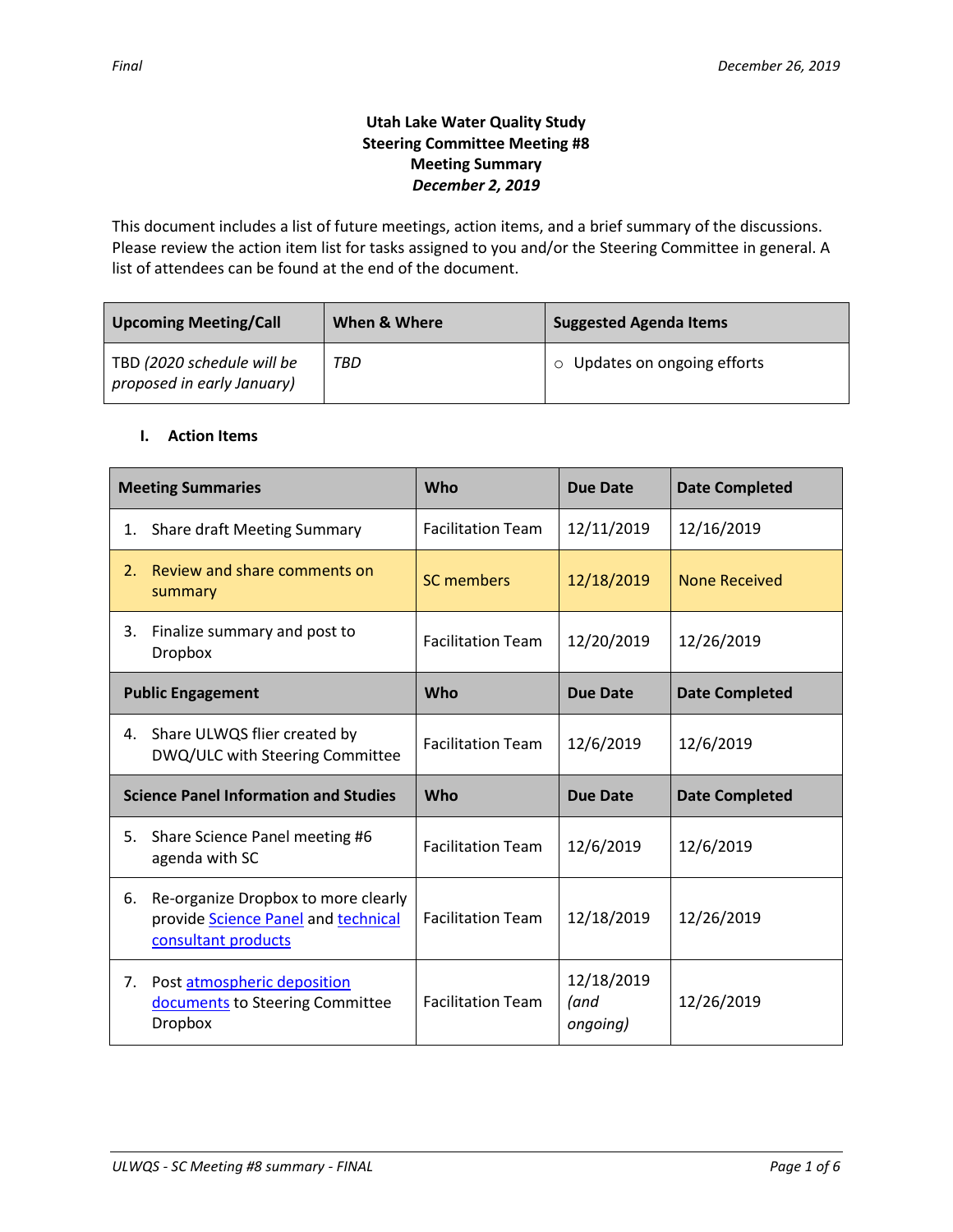| Provide an update on the<br>8.<br>atmospheric deposition monitoring<br>and estimation to Steering<br>Committee following December<br>10/11 Science Panel Meeting | SP/Mitch Hogsett                     | 12/18/2019      |                       |
|------------------------------------------------------------------------------------------------------------------------------------------------------------------|--------------------------------------|-----------------|-----------------------|
| <b>ULWQS Project Schedule and Funding</b>                                                                                                                        | Who                                  | <b>Due Date</b> | <b>Date Completed</b> |
| Develop plans for ULWQS meetings<br>9.<br>(SC and SP) in 2020                                                                                                    | Facilitation Team,<br>Co-Chairs, DWQ | 01/17/2020      |                       |
| 10. Obtain information on potential<br>funding from EPA and provide<br>update to Steering Committee                                                              | <b>DWQ</b>                           | TBD             |                       |
| <b>Additional Utah Lake Research</b>                                                                                                                             | Who                                  | Due Date        | <b>Date Completed</b> |
| 11. Post David Richards Report to<br><b>Dropbox</b>                                                                                                              | <b>Facilitation Team</b>             | 12/18/2019      | 12/26/2019            |

# **II. Meeting Recording**

A recording of the meeting (also available on the DWQ website in the near future) can be found at the following link: **http://resolv.adobeconnect.com/p1j0h59smdof/**. Please use the video scroll bar along the bottom of the recording window to find the appropriate time in the webinar recording for the session you would like to watch. There are bookmarks in the 'Events Index' on the left side of the screen identifying each session. Please note that, due to technical difficulties, the first 37 or so minutes have no volume, though the activity in the room (e.g., agenda, slides) can be seen.

# **III. Key Points of Discussion**

# Welcome and Agenda Review

Meeting facilitator Paul De Morgan, RESOLVE, welcomed everyone to the meeting and invited the cochairs to make opening comments. Erica Gaddis and Eric Ellis, ULWQS Steering Committee Co-Chairs, expressed their appreciation for the presence of all Steering Committee members and expressed the importance of the meeting following an extended break since the last Steering Committee meeting.

Mr. De Morgan then asked each of the Steering Committee members, the DWQ staff, and the members of the public to introduce themselves. Following these introductions, Mr. De Morgan went over the agenda and the documents distributed to the members of the Steering Committee. Additionally, Mr. De Morgan went over the ground rules for the meeting.

# Science Panel Process Review

Mr. De Morgan presented an overview of the goals of the ULWQS Science Panel and the purpose of the Science Panel as described in the Charter document. He explained the composition of the Science Panel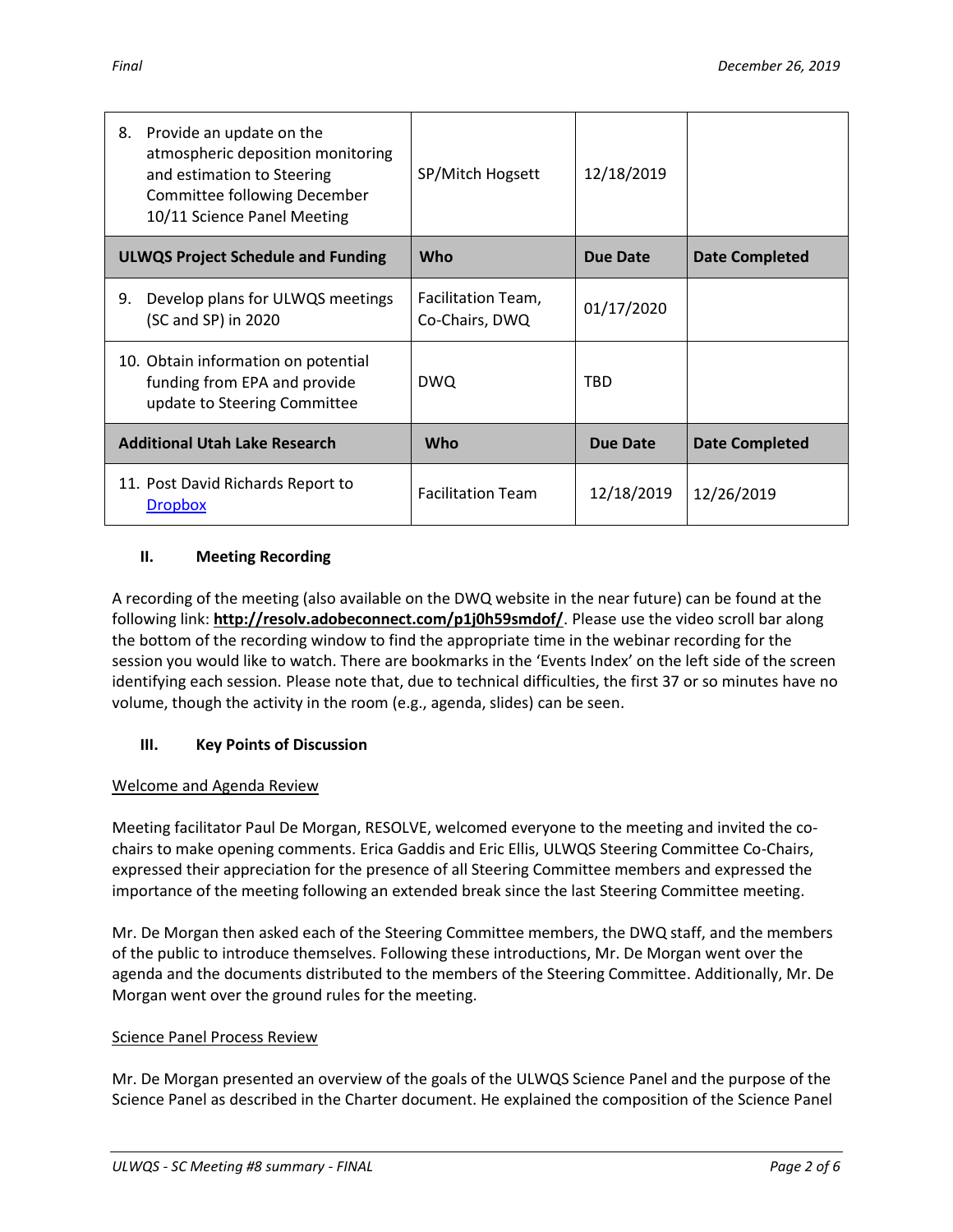as described in the Science Panel Operating Principles and the requirements for qualifications of independent and ex-officio panelists.

Mr. Ellis described that the co-chairs have been looking for additional opportunities for public participation in Science Panel meetings and went over a proposed approach for adding public comment periods during Science Panel meetings and not only at the end of the meetings. Under this approach, time will be allocated on the agendas for public participation after major topic sections; however, only individuals present during the entirety of that section would be eligible to participate (though anyone could make a public comment during the open sessions each day). Ms. Gaddis added that they are trying to balance the efficiency of the meetings while also allowing for opportunities for the public to interact with the Science Panelists.

### Nominations Process to Refill Science Panel Vacancy

Mr. De Morgan summarized the recent events related to the current vacancy on the Science Panel and the protocol for filling the vacancy. He noted Dr. Jereme Gaeta stepped down from the Science Panel, the co-chairs nominated Mike Mills as his replacement, Steering Committee members requested a nominations process, and the subsequent nomination of three candidates to fill the vacancy. Mr. De Morgan noted that for Steering Committee meetings to proceed a quorum (two-thirds or a minimum of 10) needed to be present. Further, for procedural issues such as the selection of a science panelist, twothirds of those members present needed to support any recommendations.

Mr. De Morgan then went over the list of individuals who were nominated and who had nominated them. He then yielded to the individuals who nominated candidates and asked them to provide a brief summary of the candidate's expertise and the rationale for their nomination. Ms. Gaddis summarized her nomination of Chris Luecke from Utah State University, Eric Ellis summarized his nomination of Mike Mills of the June Sucker Recovery Implementation Program, and Rich Mickelson summarized his nomination of David Richards of OreoHelix Ecological.

### EXECUTIVE SESSION: Discussion of Science Panel Nominees

Following a brief period designated for question and answer, the Steering Committee moved into executive session, members of the public were asked to leave the room (and the web meeting room), and the meeting recording was paused. In the executive session the members of the Steering Committee discussed the various nominees and determined who they felt should be added to the Science Panel.

### Science Panel Membership

Following the executive session, Mr. Ellis asked the members of the Steering Committee if they could support the seating of Mike Mills to the Science Panel, as he received the most support from members of the Steering Committee during the executive session. The members of the Steering Committee unanimously expressed their support for seating Mr. Mills.

### Update on Technical Consultant and Science Panel Activities

Mike Paul, Tetra Tech lead technical consultant working for the Science Panel, provided an update on the various work products that his team is developing. Mr. Paul provided updates on the Numeric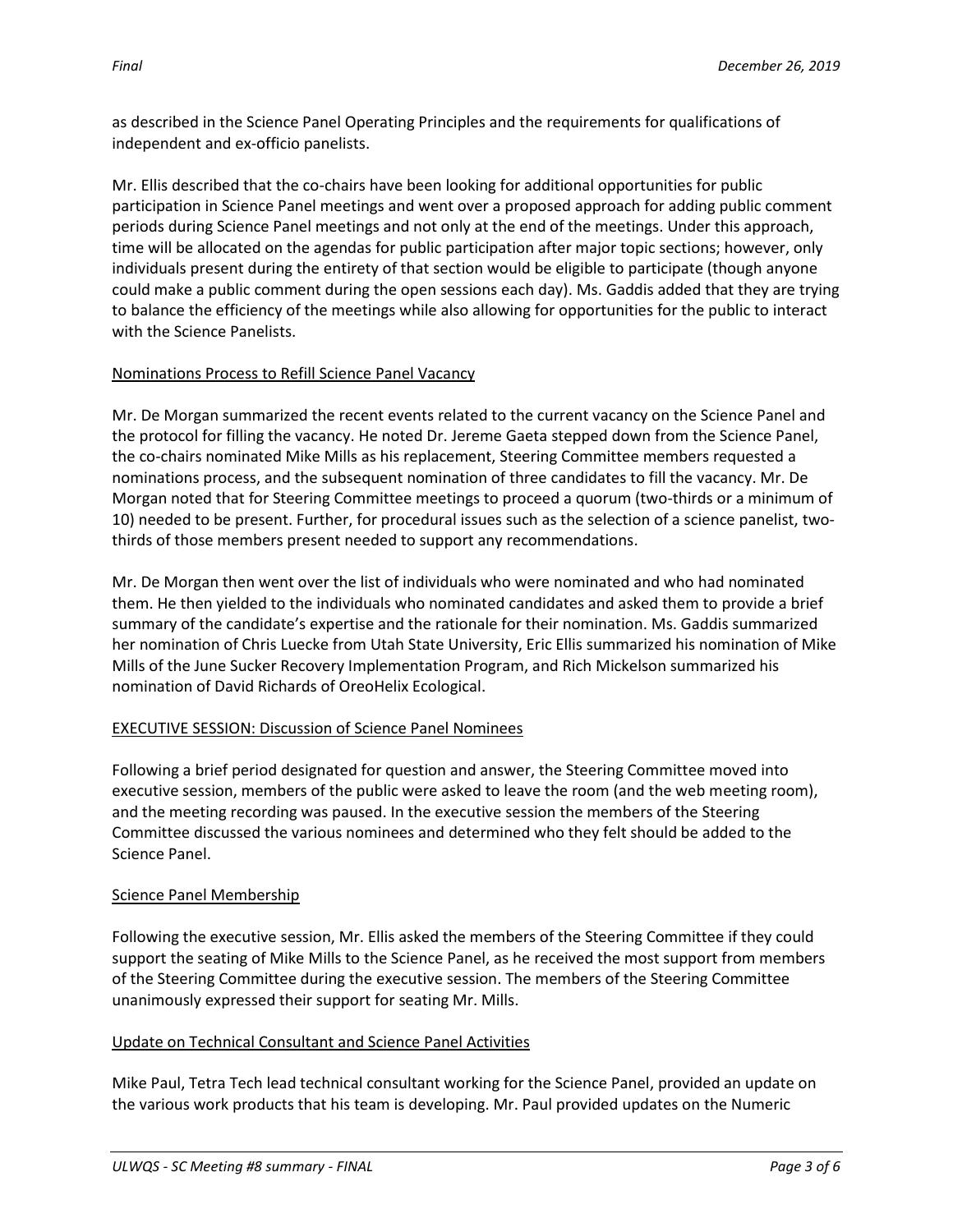Nutrient Criteria Technical Framework, Conceptual Models, data characterization, Uncertainty Guidance document, data gaps analysis, and the Strategic Research Plan. Mr. Paul explained that the Science Panel will be discussing these various work products at their upcoming meeting on December 10-11. The majority of these tasks are either complete or close to complete, and the Strategic Research Plan should be complete in the March – June time frame.

Mitch Hogsett, Forsgren Associates and Science Panel chair, provided an update on the three near-term research projects (nutrient bioassays, sediment-water interactions, paleolimnology) currently underway. Mr. Hogsett indicated significant progress has been made in all three studies, however, only preliminary data is available at this point.

Mr. Hogsett then described Science Panel efforts to understand atmospheric deposition of nutrients to Utah Lake and an on-going independent review of efforts to quantify atmospheric deposition undertaken to date. He explained that the two independent reviews should become available to the Science Panel in the upcoming weeks. There were a few questions and some ensuing discussion among the Steering Committee related to the various factors that influence atmospheric deposition of nutrients to Utah Lake and the efforts to quantify this deposition.

Additional discussion ensued related to the ULWQS, the pathway the Science Panel will take to identify numeric nutrient criteria for Utah Lake, and the upcoming Science Panel meeting. Mr. Paul was asked whether the Science Panel has determined how "clean" the lake needs to be to achieve water quality goals. He responded that they have not gotten that far yet in the process. Additionally, Scott Daly, DWQ, explained that DWQ and Tetra Tech are developing a method by which the Science Panel can assemble evidence to describe different potential future scenarios for Utah Lake to then present to the Steering Committee for their feedback on what they feel is preferable.

Mr. De Morgan asked the members of the Steering Committee if they were planning on attending the upcoming Science Panel meeting and whether they would like the opportunity to interact with the Science Panel. Steering Committee members requested the draft Science Panel meeting agenda be shared to assist in their decision of whether to attend. Mr. De Morgan explained that there will be numerous opportunities for public participation on the meeting agenda.

# Review ULWQS Budget and Project Needs

Scott Daly, DWQ, went over the ULWQS project budget, sharing what was originally allocated by the Water Quality Board, what has been spent and allocated to date, and what is anticipated for future spending to complete the study. Mr. Daly explained that there will likely be a  $\sim$ \$1 million budget shortfall for the completion of the study and that DWQ will be looking to project partners to help identify funding sources to complete the study. Ms. Gaddis explained that while it may be possible to approach the Water Quality Board for more funding, she expects some resistance due to the current budget and funding priorities and thinks it would be best to approach other potential funding sources first.

Several questions and comments related to potential funding sources were raised by members of the Steering Committee. The idea of utilizing other studies underway (e.g., one by Timpanogos Special Service District) to answer questions the Steering Committee and Science Panel have identified could be a way to defray costs that would otherwise be borne by DWQ. The possibility of engaging the EPA to improve the transparency of the study and to potentially receive funding support was raised by Ms.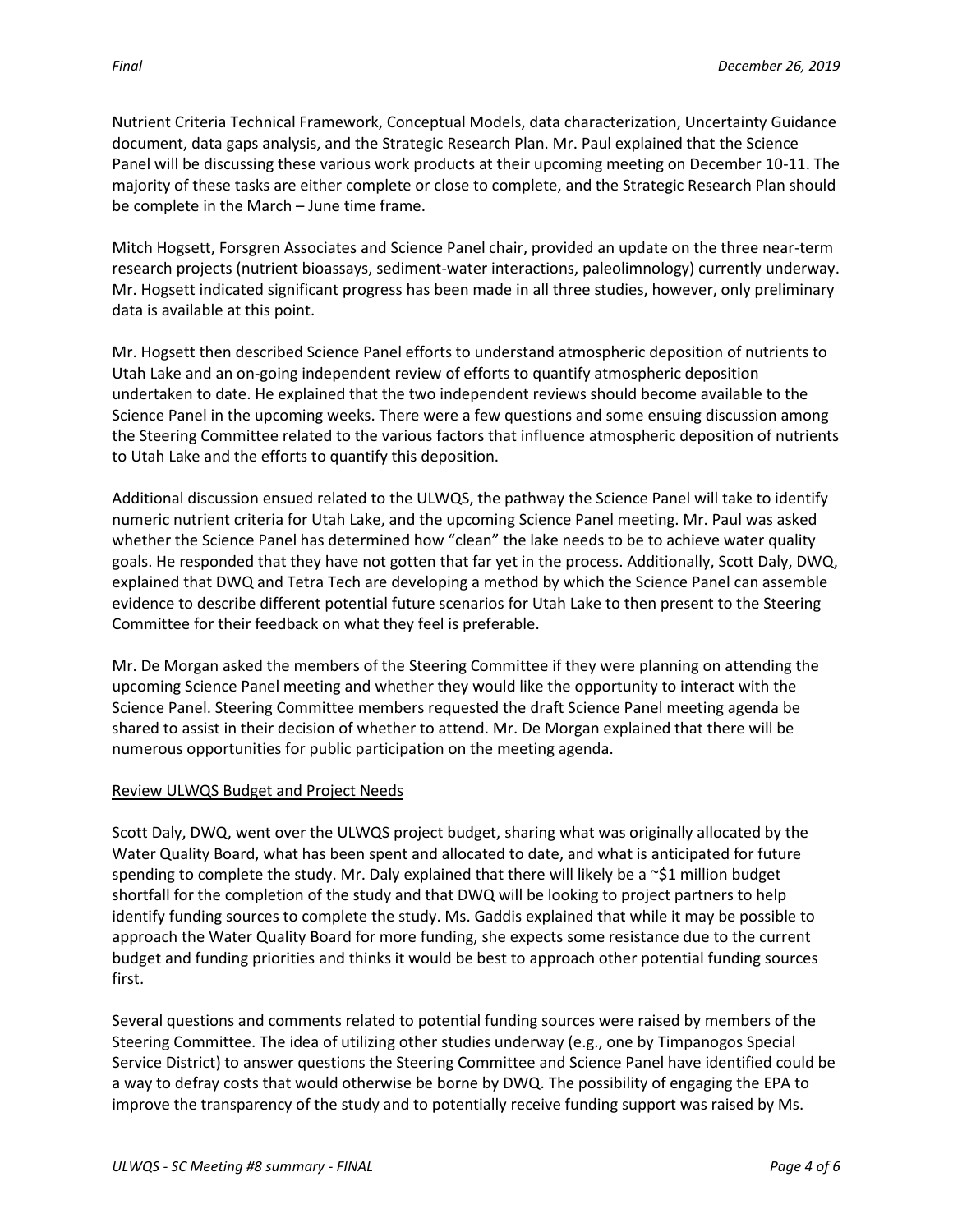Gaddis. The Steering Committee asked the co-chairs to provide additional information about the specifics of what this arrangement might look like to help them collectively determine whether further exploration is appropriate. Additional ideas for potential funding sources included the Utah Legislature, ratepayers in the Utah Lake watershed, and Utah Lake recreationists.

# Introduce Approach for Engaging Legislators in the ULWQS

Ms. Gaddis expressed her desire to improve outreach from the ULWQS to legislators who will ultimately be responsible for approving the outcome of the study. She suggested that the Steering Committee consider ways to engage legislators and to increase their awareness and understanding of the ULWQS.

Rich Mickelson, Timpanogos Special Services District, expressed that he continues to have concerns with the ULWQS process because he feels that POTWs are minimally represented on the Steering Committee.

Members of the Steering Committee expressed that they felt that there had been a long gap between Steering Committee meetings and that they hoped the next meeting would not be in the distant future.

## **IV. Public Comments**

David Richards: I think DWQ asked me to give a presentation at the SP meeting next week on a progress report for 2019 (30 min presentation). Goals for research: increase our understanding of Utah Lake's ecological health and integrity. We cannot focus on only 1 or 2 stressors and are aiming to develop a suite of metrics.

Dan Potts: Encouraged by the progress of the process. I still think one of the largest glaring holes is the lack of representation of sport and food fish anglers on the lake. The anglers use the lake almost yearround and they consume the fish in the lake. I know of 2 fish fries that occurred following HABs on the lake and the fish were excellent.

Juhn-Yuan Su (from Adobe Connect web meeting room): Dr. Brahney (through Scott Daly) has provided recommendations regarding the implementation of atmospheric deposition into the Utah Lake WASP, typically applying such results as steady-state inputs into the model. Will these members (Dr. Gay, Dr. McDonnell, and Dr. Sullivan) provide any additional recommendations (e.g., results implementation methodology for describing atmospheric deposition, such as unsteady-state values, etc.) regarding the implementation of Dr. Brahney's atmospheric deposition values into the model (e.g., Utah Lake WASP)?

## **V. Wrap Up**

Sam Braegger, co-chair alternate, explained that DWQ put together a flier with some general information about the ULWQS and the location of information resources for Utah Lake. He offered to share the flier with the Steering Committee.

The Facilitation Team and co-chairs committed to begin sketching out plans for meetings into 2020.